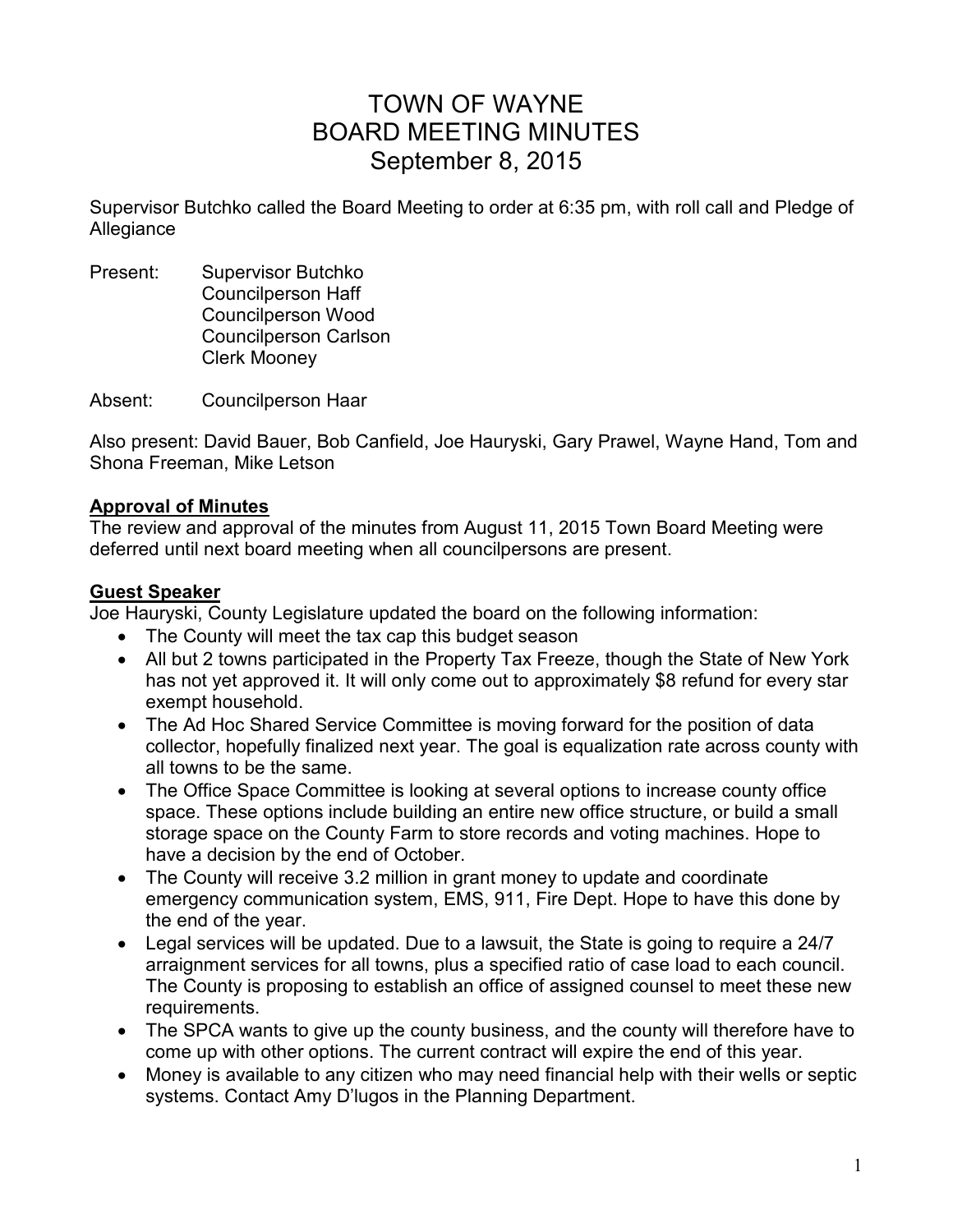- DA Brooks Baker and Sheriff Cole have expressed interest in coming to a town meeting of each town to personally update people on their active programs.
- Councilperson Carlson asked about creating more cooperation between Steuben County and Cornell Cooperative Extension programs. Mr. Hauryski and Councilperson Carlson will pursue this.

## **Supervisors Report**

Supervisor's report and fund transfers were presented. A motion to approve report and transfers was made by Councilperson Wood, seconded by Councilperson Haff, and all in favor.

# **Clerks Report**

The July clerks report was presented. No discussion.

Vouchers were presented and discussed. A motion to approve vouchers, Abstract 9 of 2015, as presented was made by Councilperson Carlson, seconded by Councilperson Wood, and all in favor.

- General Account
	-
	- o Total \$8,609.92
- Highway Account
	- $\circ$  Voucher 94 106
	- o Total \$11,807.95
- TA Account
	- $\circ$  Voucher 38 41
	- o Total \$3,468.27
- SL Account
	- o Voucher 9
	- o Total \$185.04

# **Legal**

No Report.

## **Justice Report**

Gary Prawel has rescinded his resignation pending the acquisition of a court clerk. Mary Claire Franks, legal counsel to Judge Doran of the  $7<sup>th</sup>$  Judicial District, is working on finding interested candidates. Judge Prawel provided a description of the responsibilities of court clerks to the board for discussion. There will have to be some budget modifications for a new employee. It will be approximately \$4000/year for approximately 20 hrs/month. Councilperson Carlson made the motion to create the position of court clerk and modify the budget as needed to support the position, not to exceed \$4000 in 2015. Councilperson Haff seconded the motion, and all in favor.

 $\circ$  Voucher 216 – Voucher 240 (Voucher 218 voided – does not exist)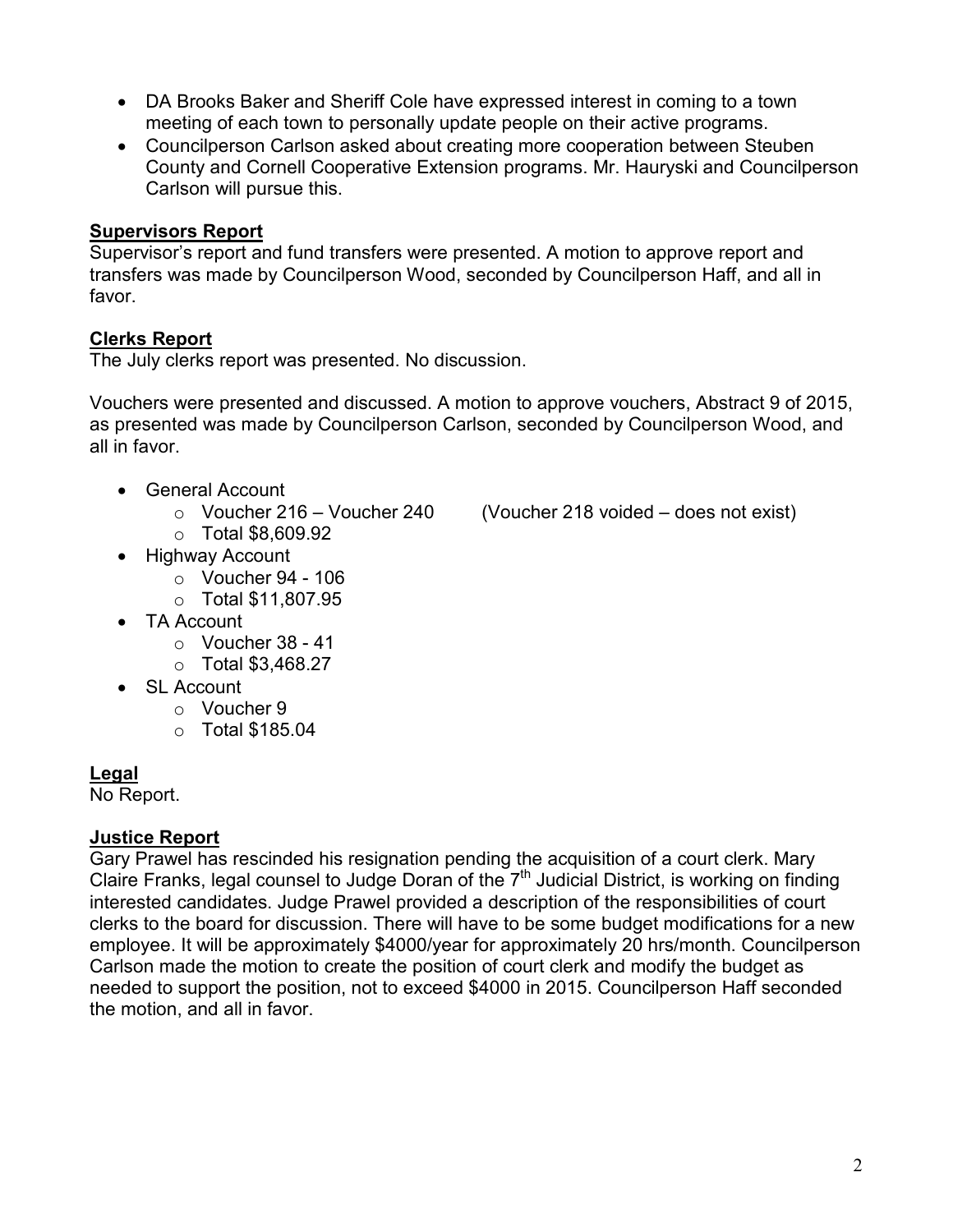## **Highway Superintendent Report**

Journal presented and discussed.

Of the 3 bids for the trucks that came in, 2 of them do not meet requested specs. There is no definite price available for the 2016 models. Will have to wait until mid-October to decide.

Planning to fund a purchase of a new 10 wheel truck in 2017.

Councilperson Haff asked about cost savings since we're not plowing county roads anymore. Because of this, we should be experiencing less wear and tear on equipment.

Mr. Butchko and Mr. Bauer are looking at getting 6 new recreational signs with a recreational area advisory for the lower East Lake Road and Keuka Village Road.

# **Property Assessor Report**

The 7<sup>th</sup> Annual Report and the Property Tax Equalization Rate form were discussed.

Mr. Torp will resign as of the end of the year. Mr. Butchko is in talks with Mr. David Oliver, who is the current assessor for Urbana, Hammondsport, and Pulteney. There is an Intermunicipal agreement being worked on with John Webster of Urbana, Anne Green of Hammondsport, and Bill Weber of Pulteney. More information will be forthcoming.

## **Code & Zoning Officer**

Review of report as submitted. No discussion.

## **Planning Board**

Planning and Zoning Board minutes presented. No discussion.

We have received a time-line from the LUR consultant. More information will be obtained and will follow.

#### **Watershed**

Report Reviewed. No discussion.

**Dog Control Officer**  No Report.

**History Group**  No Report

**Web Site**  Report reviewed. No discussion

## **Cemetery**

The board was updated on the new turnaround road being worked on in the McDowell cemetery.

Mr. Canfield also notified the board on the new cemetery maps on the TOW website.